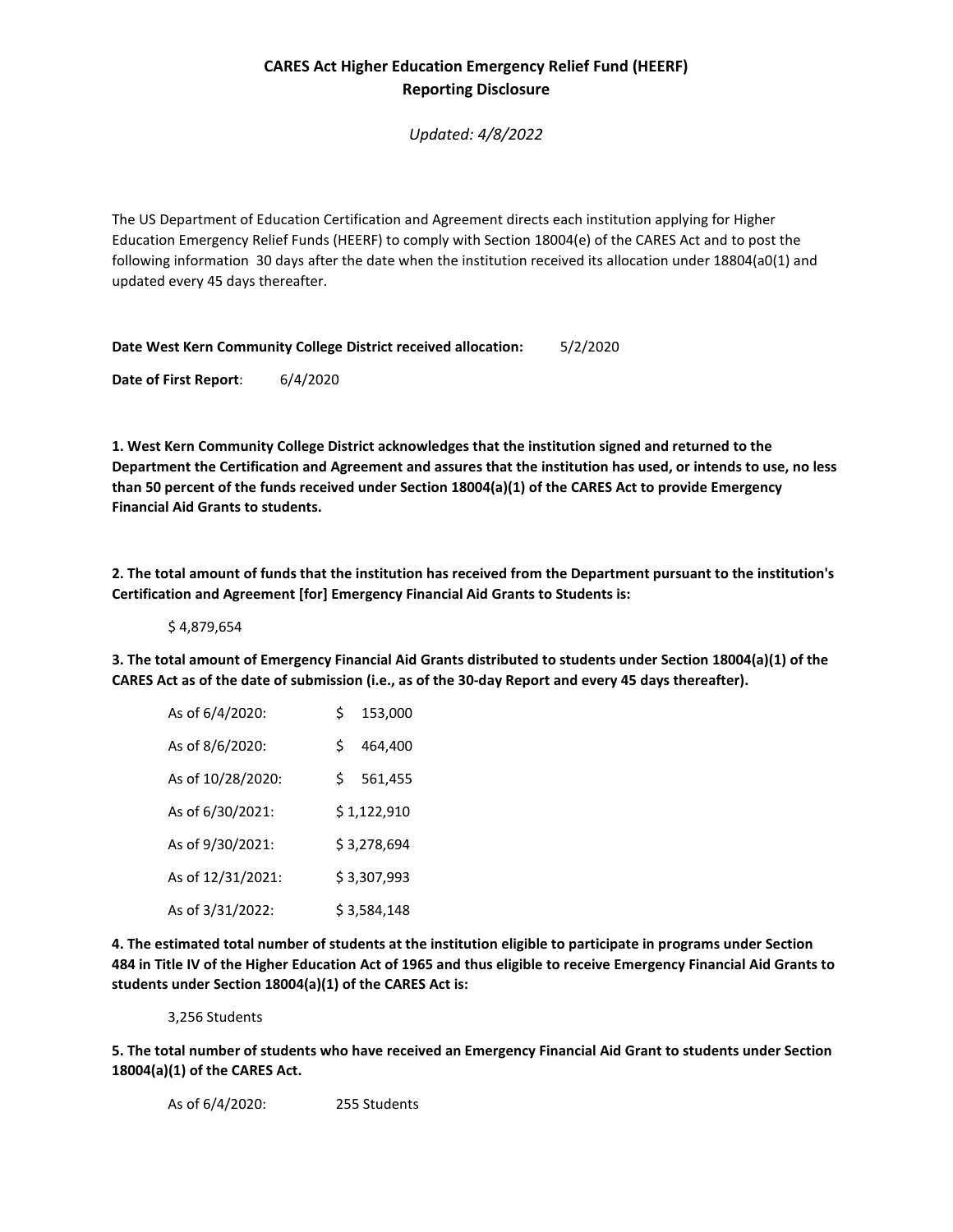### **CARES Act Higher Education Emergency Relief Fund (HEERF) Reporting Disclosure**

*Updated: 4/8/2022*

As of 8/6/2020: 387 Students As of 10/28/2020: 423 Students As of 6/30/2021: 1,211 Students As of 9/30/2021: 3,220 Students As of 12/31/2021: 3,256 Students As of 3/31/2022: 4,446 Students

#### **6. The method(s) used by the institution to determine which students receive Emergency Financial Aid Grants and how much they would receive under Section 18004(a)(1) of the CARES Act.**

In accordance with guidance provided by the US Department of Education, West Kern Community College District students were evaluated for the following eligibility criteria:

- a. Filed 19-20 FAFSA reflecting financial need
- b. Actively enrolled for Spring 2020
- c. Be currently enrolled in a degree or certificate program
- d. Not be enrolled in elementary or secondary school
- e. Must be maintaining Satisfactory Academic Progress
- f. Not owe an Overpayment of Title IV Grants or Loans
- g. Not be in Default on a Title IV Loan
- h. Be a U.S. Citizen or National, Permanent Resident, or other eligible noncitizen status
- i. Have returned fraudulently obtained Title IV funds if convicted or plead guilty or no contest to charges
- j. Not have fraudulently received Title IV Loans in excess of annual or aggregate limits
- k. Have repaid Title IV loan amounts in excess of annual or aggregate limits if obtained inadvertently
- l. Have Selective Service registration verified
- m. Have Social Security Number verified
- n. Not have a federal or state conviction for drug possession or sale, with certain time limitations

*International and Undocumented Students*: According the ED's April 21, 2020 guidance states students must meet Title IV eligibility requirements in order to receive HEERF-student share funds. Therefore, international and undocumented students are not eligible to receive emergency grants.

*Online Students:* Students enrolled exclusively in online programs on March 13 (the date of President Trump's national emergency proclamation) are not eligible for HEERF-student share funds, per ED's April 21, 2020 guidance.

Students must meet Title IV eligibility requirements in order to receive HEERF emergency funds. After confirming the Title IV eligibility requirements, the institution retains discretion over which students will receive HEERFstudent share funds. According to the certification agreement, institutions are required to comply with "all applicable laws, including non-discrimination laws" when determining who will receive the emergency grants.

Students meeting the eligibility criteria listed above will receive an emergency grant in the amount of \$600.